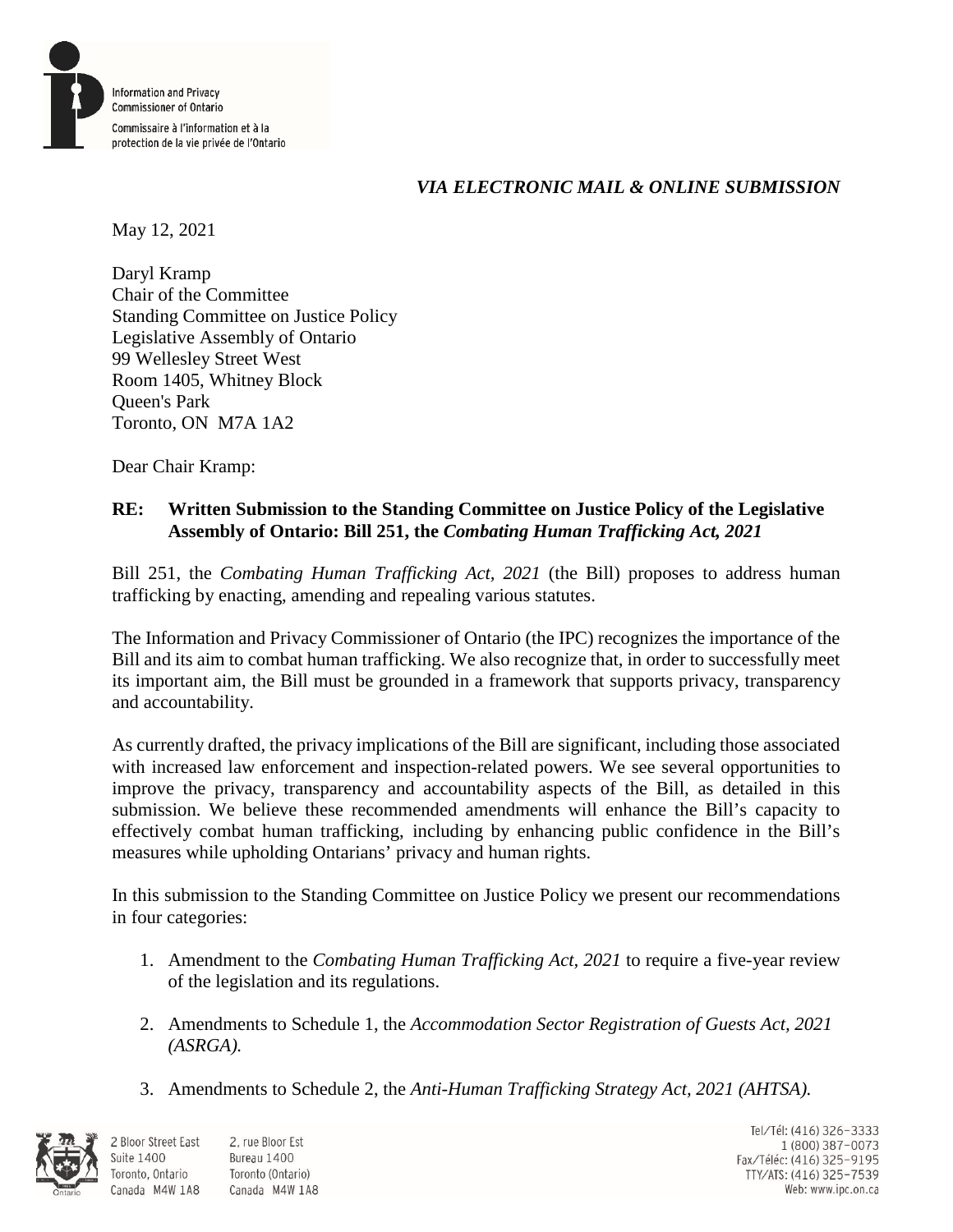4. Amendment to both the *ASRGA* and *AHTSA* to require the government to consult with the IPC when developing any regulations under these Acts that relate to personal information.

### **Recommendations:**

#### 1. Amendment to the *Combating Human Trafficking Act, 2021*

Absent from the Bill is a requirement for the Legislature or the government to review the legislation. While the *AHTSA* requires that the government maintain a strategy to end human trafficking and review that strategy every five years, there is no provision in the Bill requiring the review of the legislation itself, including the *ASRGA*, the *AHTSA*, and their regulations.

The privacy and human rights implications of the Bill are significant, including those associated with warrantless police demand power, duties to report suspicious behavior, and the history of over-policing and under-policing with respect to sex workers and other marginalized communities. In our view, a legislative review will help ensure that the proposals are not only necessary and proportionate, but also effective in reducing and ultimately eliminating the exploitative practices associated with human trafficking. Accordingly, we strongly encourage that the Bill be amended to include a requirement for regular reviews, every five years, of the *ASRGA*, the *AHTSA* and their regulations. Section 336 of the *Children, Youth and Family Services Act* provides a model for such a provision.

#### 2. Amendments to the *Accommodation Sector Registration of Guests Act, 2021*

The Bill proposes to repeal the *Hotel Registration of Guests Act* and replace it with the *ASRGA*. The *ASRGA* will continue the requirement that hotels and motels keep a guest registry that includes the names and residences of guests, and additionally will:

- a) Extend the requirement to keep such registers to other prescribed classes of short term accommodation providers;
- b) Require that additional prescribed information about guests be collected and maintained in the register;
- c) Require that information in a guest registry be retained for prescribed periods; and
- d) Augment existing police powers by enacting a statutory power allowing police to demand access to information in a guest registry without prior judicial authorization in exigent circumstances. Police would be permitted to make such demands to accommodation providers, in writing, if there are reasonable grounds to believe that:
	- Information in the register will assist in locating or identifying a person who is currently a victim of trafficking or is at imminent risk of being trafficked; and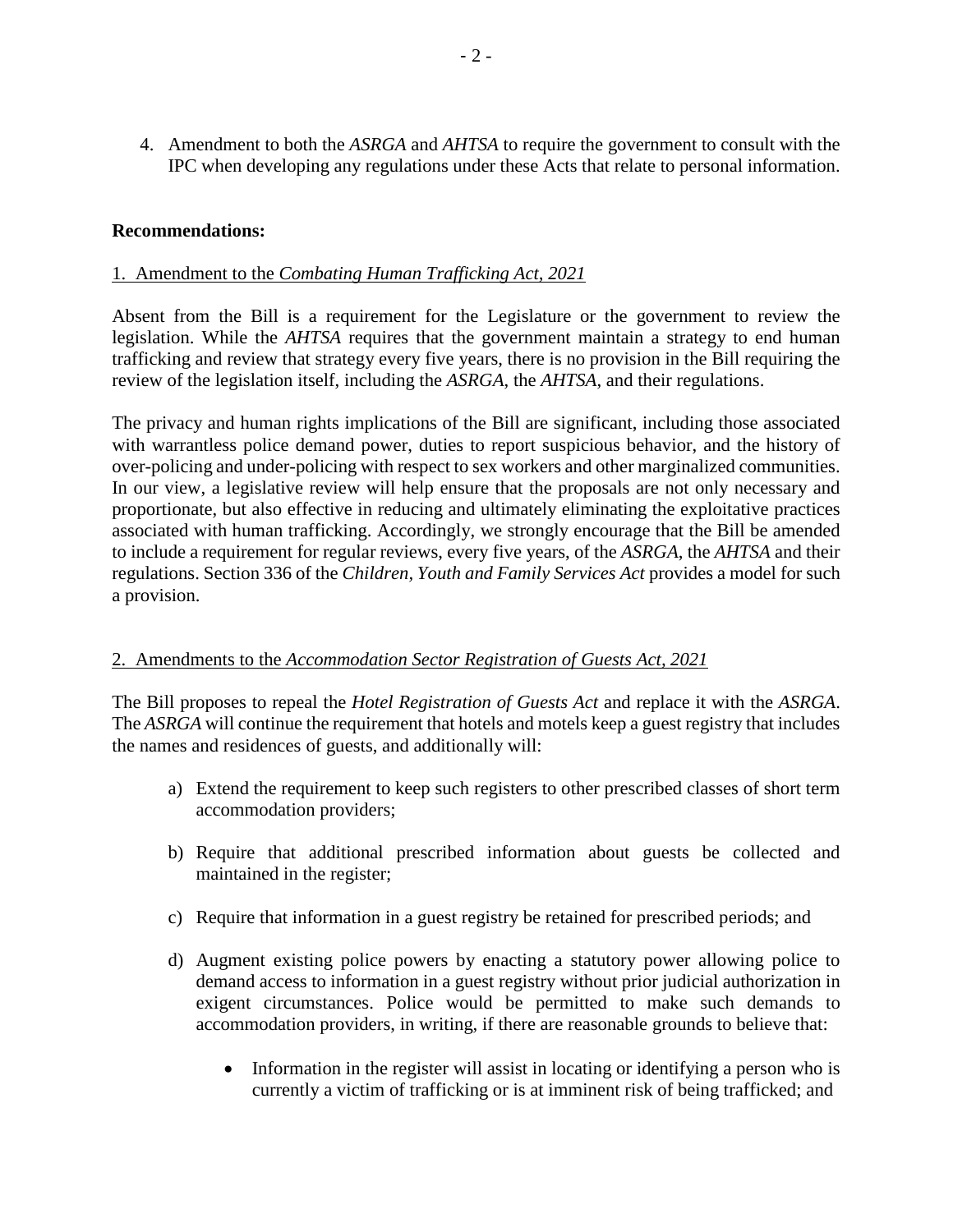• The victim will suffer bodily harm, or the information in the register will be destroyed, within the time needed to obtain an order.

On the assumption that the increased collection of, and police access to, information about guests can be justified to achieve the important aims of the Bill, it is our view that critical legislative controls must be put in place to protect Ontarians' privacy rights in what the Supreme Court of Canada has described as our "homes away from home" (see *R. v. Wong* 1990, CanLII 56 (SCC); also see *Los Angeles v. Patel*, 576 U.S. 409 (2015)).

Consistent with the reasoning of the Supreme Court of Canada in *R. v. Tse*, 2012 SCC 16 and *Wakeling v. United States of America*, 2014 SCC 72, the IPC recommends that the *ASRGA* be amended to provide for the following privacy, transparency and accountability related safeguards in connection with the police demand power provisions:

- post-demand notice to individuals whose information was obtained by the police;
- internal police record keeping and reporting requirements; and
- annual public reporting requirements.

The IPC believes that such requirements are necessary to help ensure that police services, police service boards, elected officials and members of the public will be better informed about the use of this warrantless power. The requirements can be designed so as not to interfere with timely and effective policing, while also ensuring that decision makers may be held accountable for the manner in which they operationalize such an exceptional grant of power.

In our view, such accountability mechanisms are necessary not only to deter and identify inappropriate intrusions on privacy, but also to ensure that police powers are used effectively to achieve vital public safety goals and that the public maintains confidence in those powers. A properly configured notice, recordkeeping, and reporting regime will also help ensure that the proposed power is used to protect rather than disadvantage vulnerable members of the community, including individuals working in the sex trade.

In addition, we recommend that the *ASRGA* be amended such that the legislation itself – rather than the regulations – addresses what information accommodation providers will be required to collect, and how long they will be required to retain that information. In this context, we recommend that the *ASRGA* set out an exhaustive list of the classes of identifying information that may be collected in guest registries. Further, in keeping with universally-accepted data minimization requirements, we recommend that the *ASRGA* prohibit:

• The collection, retention, use and disclosure of personal information in circumstances where other information will serve the purpose of the collection, retention, use or disclosure; and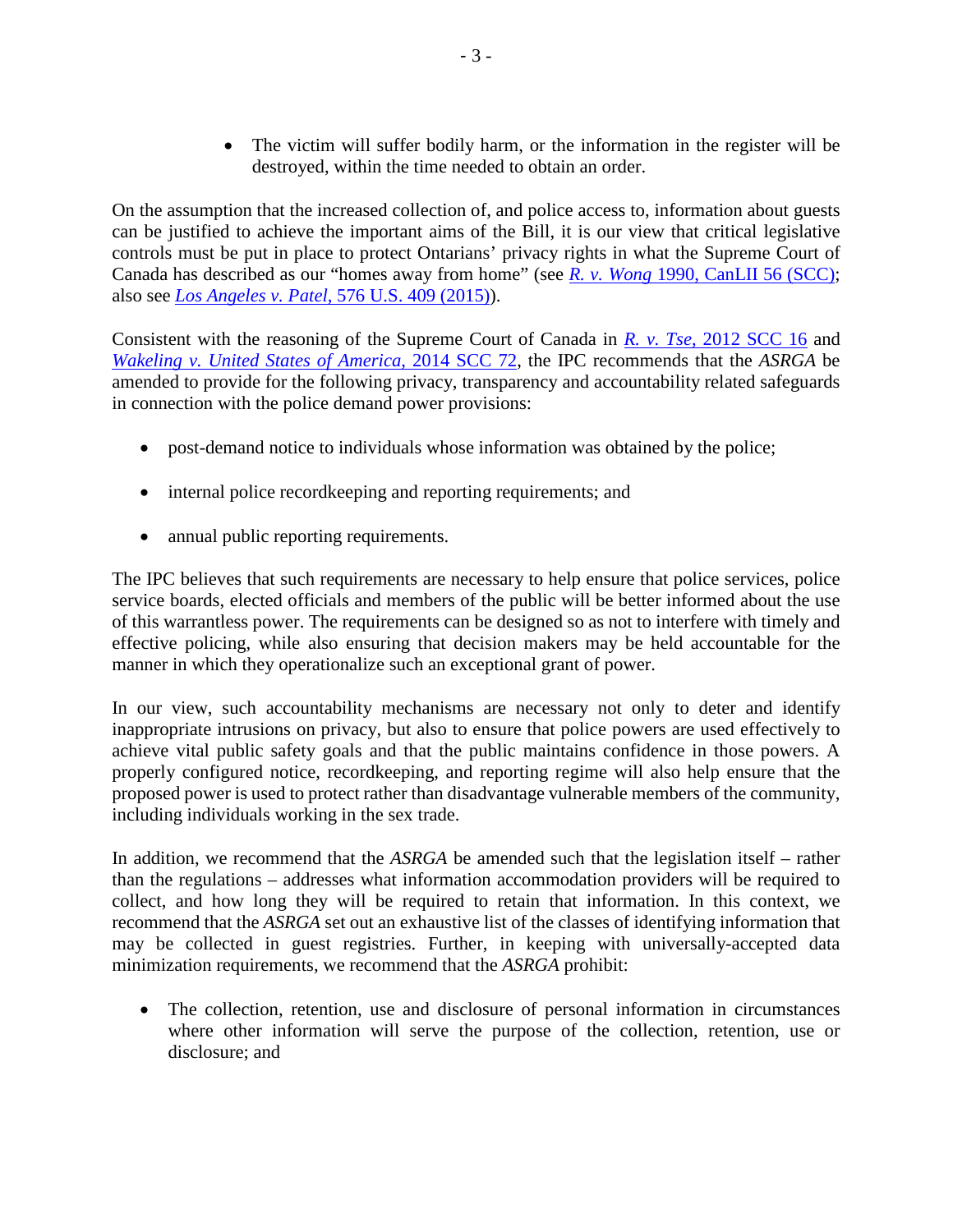• The collection, retention, use or disclosure of more personal information than is reasonably necessary to meet the purpose of the collection, retention, use or disclosure, as the case may be.

Finally, we recommend that the *ASRGA* include clear standards requiring that accommodation providers:

- Provide a notice of collection to their guests before they make a reservation (e.g., in writing online or orally over the phone) and in writing at check-in; and
- Take reasonable steps to protect the information in their guest registries from privacy breaches, and securely dispose of the information at the end of the applicable retention period.

Providing for these kinds of explicit rules and standards in the *ASRGA* would make it easier for all participants in the accommodation sector, including new ones entering the sharing economy, to understand and comply with privacy requirements.

## 3. Amendments to *the Anti-Human Trafficking Strategy Act, 2021*

The IPC is supportive of the government's goal of developing a robust, rights-protective, transparent, and survivor-centered anti-human trafficking strategy. At the same time, we are concerned that the *AHTSA* will delegate overly-broad regulation-making authority to Cabinet and the Minister of Children, Community and Social Services (the Minister) on matters that have significant privacy implications. For example, the *AHTSA* explicitly permits Cabinet to impose duties on yet-to-be specified persons and entities that will require them to report "instances of suspected human trafficking" and to disclose personal information for that purpose to unspecified recipients.

We are concerned that such a "duty to report" requirement, particularly when triggered by a subjective threshold and backed by financial penalties for non-compliance, will result in overreporting of lawful activities. As demonstrated by the Privacy Commissioner of Canada's 2017 Final Report on transaction reporting duties imposed on various financial entities under the *Proceeds of Crime (Money Laundering) and Terrorist Financing Act*, comparable mandatory reporting requirements have resulted in "many thousands of reports containing information that should not have been reported to [the Financial Transactions and Reports Analysis Centre of Canada]", with attendant risks to personal privacy.

The IPC urges the *AHTSA* be amended so as to replace the duty to report instances of suspected human trafficking with a provision that permits accommodation providers, their employees and other prescribed individuals to disclose personal information to law enforcement officials, on the condition that the provider, employee or individual has reasonable grounds to believe that the information relates to a human trafficking-related contravention of the laws of Canada, a province or a foreign jurisdiction that has been, is being or is about to be committed.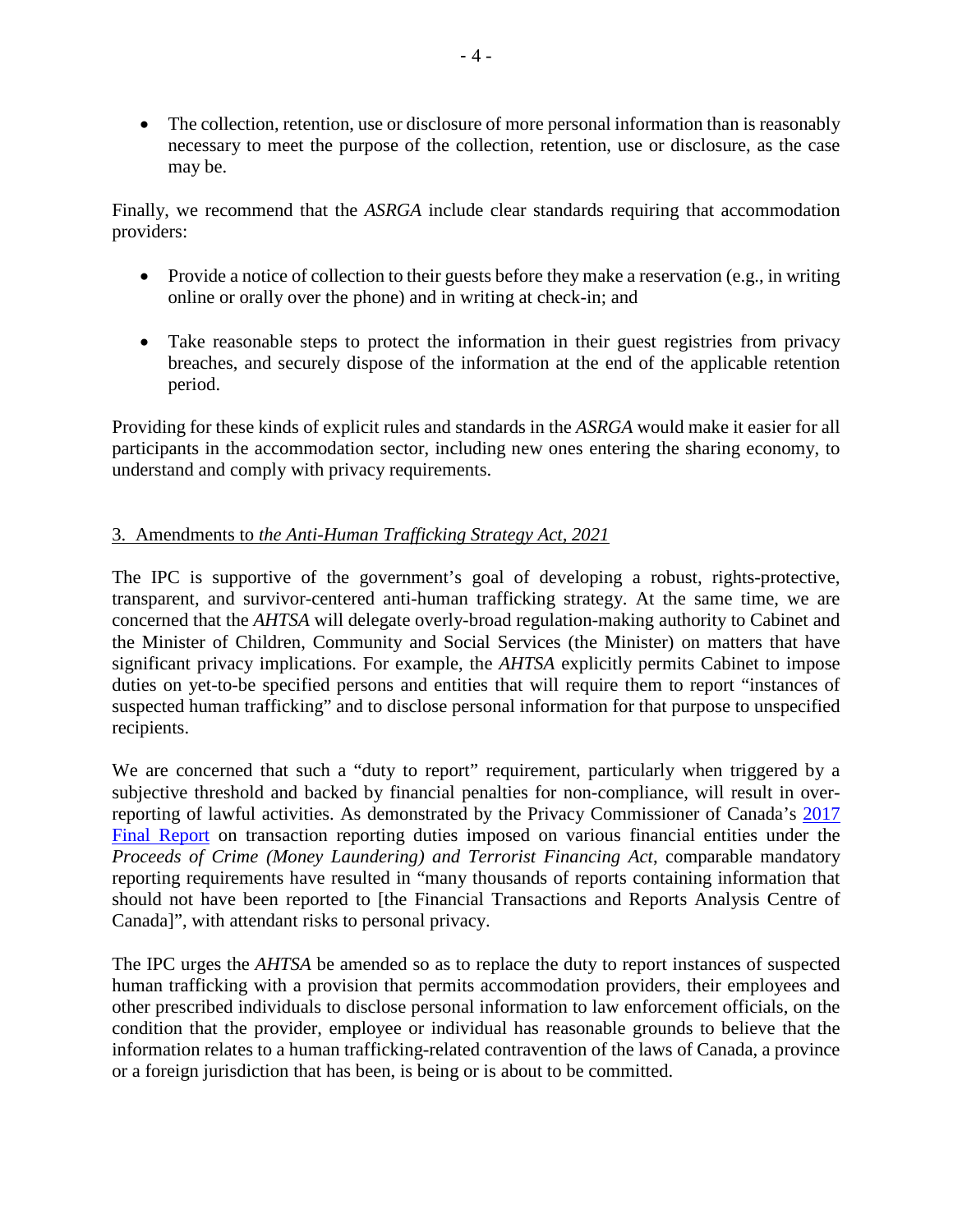Additionally, we note that the Minister will be permitted to appoint inspectors who may conduct warrantless inspections "for the purposes of this Act." While inspectors may not enter a place or a part of a place that is a dwelling without the consent of the occupant, the *AHTSA* does not define the term "dwelling." For greater clarity, we recommend that the Bill be amended to clearly state that an accommodation that includes sleeping quarters in a hotel, motel or other applicable short term rental service is a dwelling and will not be subject to inspection without a warrant or the consent of the occupant.

We are also concerned that the Minister will be permitted to publish information respecting a person or entity's compliance with the *AHTSA* regulations, including personal information about convictions and penalties imposed on conviction. We recommend that this power to publish personal information be limited to:

- Information about convictions and penalties imposed on conviction where the publication of such information would be in the public interest; and
- Information the publication of which is required to advance an ongoing investigation or to reduce or eliminate a significant risk of serious bodily harm.

Finally, the IPC recommends that the *AHTSA* be amended so as to:

- Expressly *exclude* personal information from the scope of the regulation-making authority where its collection, retention, use, and disclosure is not necessary to the applicable statutory purpose, as has already been provided for in relation to clause  $6(1)(f)$  of the *AHTSA*.
- Provide that, where its collection, retention, use and/or disclosure *is* necessary, any such regulation must not require the collection, retention, use or disclosure of more personal information than is reasonably necessary to meet the applicable statutory purpose (e.g., in relation to clause 6(e)).

## 4. Amendments to require consultation with the IPC regarding *ASRGA* and *AHTSA* regulations

As detailed above, the *ASRGA* and the *AHTSA* include broad regulation-making authority in areas of considerable privacy risk. We ask that the government commit to consulting with the IPC in the development of these regulations with a view to considering such privacy risks and mitigating them with appropriate, conditions and safeguards.

Specifically, we recommend that the *ASRGA* and *AHTSA* be amended to require that the government consult with the IPC when developing any regulations under these Acts that would permit, require or authorize the collection, retention, use or disclosure of personal information. Section 4.2(12) of the *Highway Traffic Act* provides a model for such a requirement.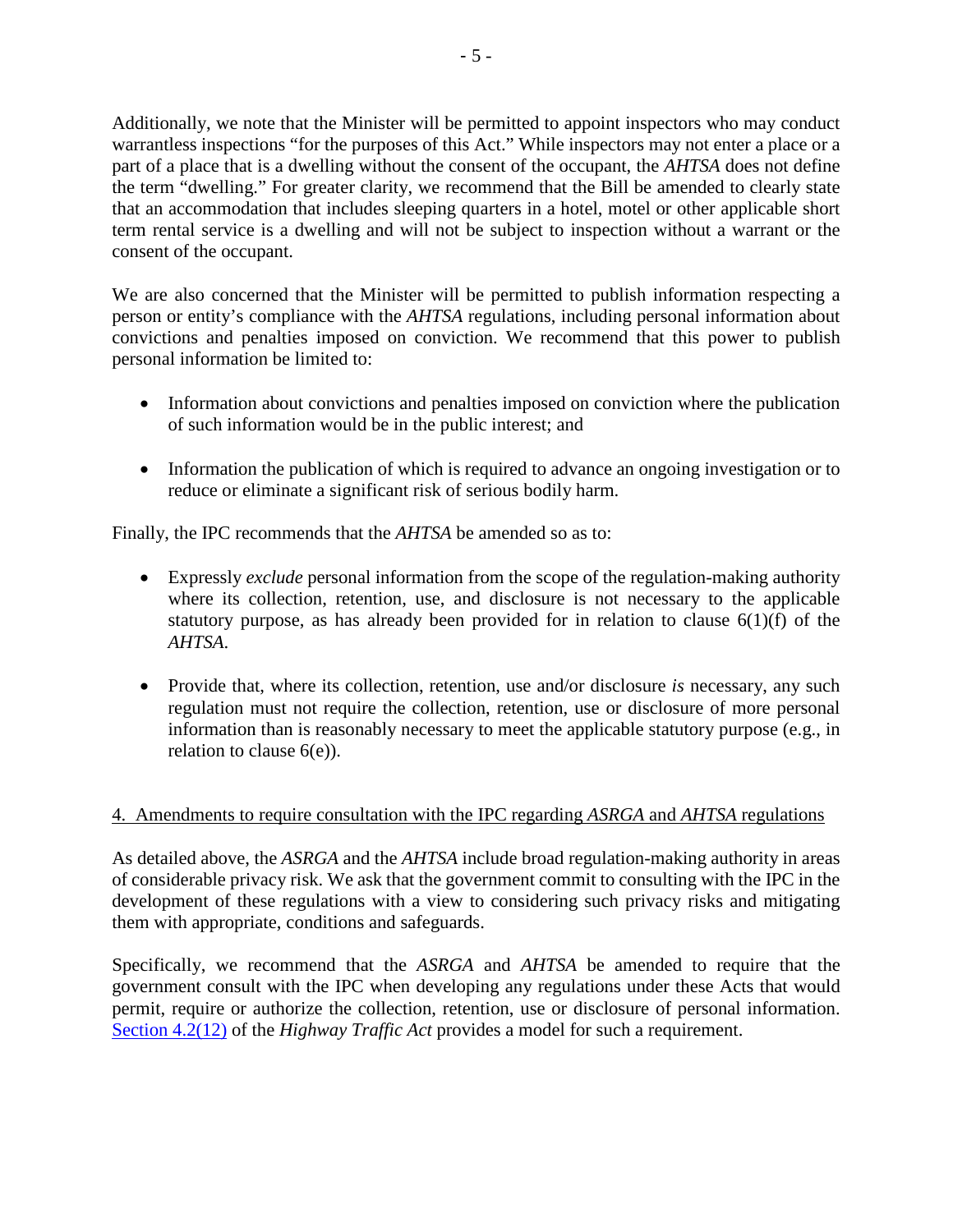We appreciate the opportunity to make this submission with regards to improving the privacy, transparency and accountability aspects of such an important Bill. The IPC is committed to working with the Committee and the government to implement the recommended amendments.

### Summary of IPC recommendations:

- 1. Amend the *Combating Human Trafficking Act, 2021* to require the government or Legislature to conduct regular reviews of the legislation and its regulations every five years.
- 2. Amend Schedule 1, the *Accommodation Sector Registration of Guests Act, 2021 (ASRGA),* to:
	- a. Require police to enact privacy, transparency and accountability safeguards in respect of police demand power provisions, including:
		- i. post-demand notice to individuals whose information was obtained by the police;
		- ii. internal police recordkeeping and reporting requirements; and
		- iii. annual public reporting requirements.
	- b. Specify by way of statutory provision the information that may be collected in guest registries, and require accommodation providers to:
		- i. give a notice of collection to guests;
		- ii. safeguard the information collected; and
		- iii. dispose of the information securely at the end of a retention period.
- 3. Amend Schedule 2, the *Anti-Human Trafficking Strategy Act, 2021 (AHTSA)*, to:
	- a. Clarify that an accommodation with sleeping quarters in a hotel, motel or short term rental service is a "dwelling" and will not be subject to inspection without a warrant or the consent of the occupant.
	- b. Replace the duty to report instances of suspected human trafficking with a provision clarifying that accommodation providers and other prescribed individuals may disclose personal information to law enforcement when they have reasonable grounds to believe that a human trafficking offence has been, is being, or is about to be committed.